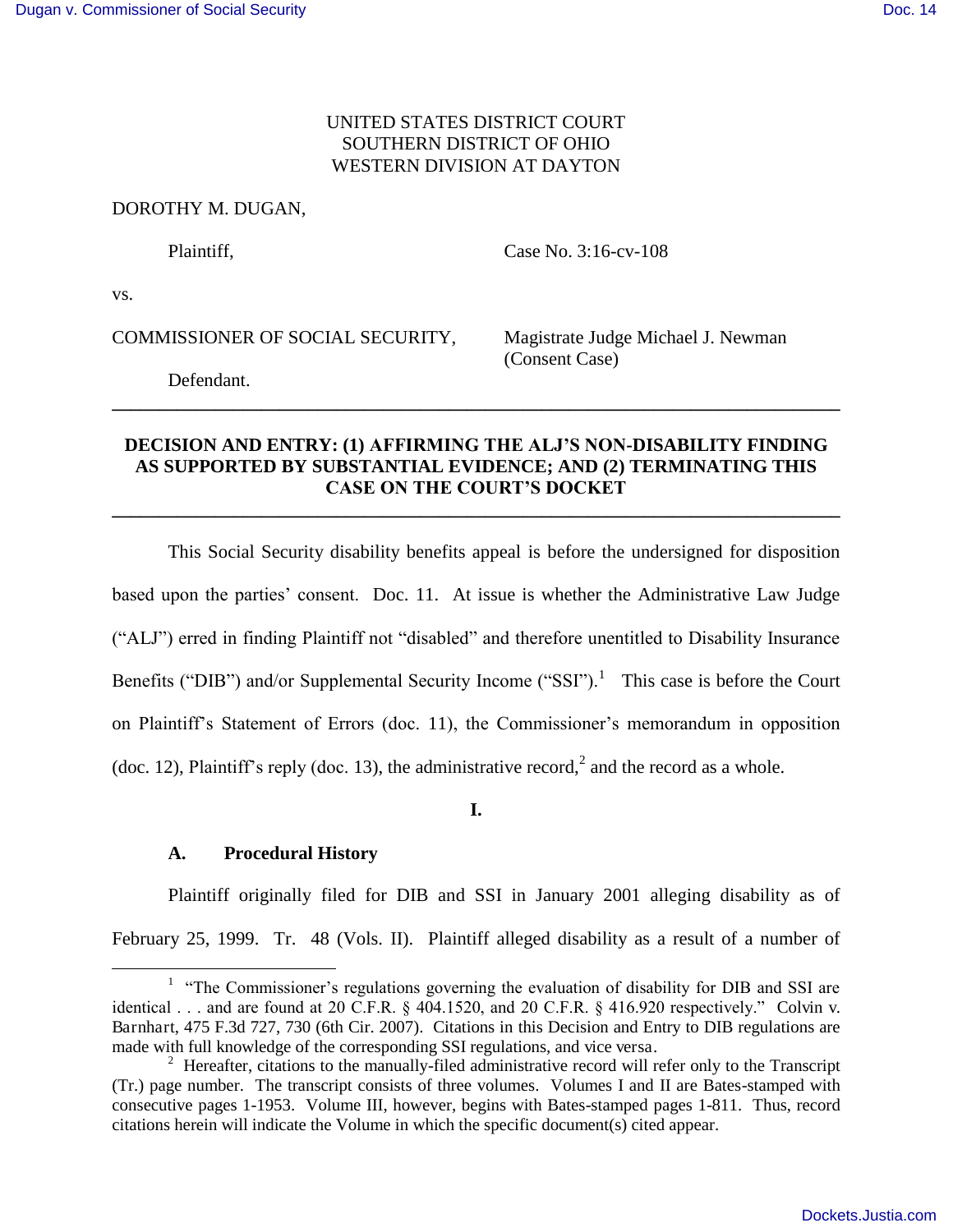impairments including, inter alia, degenerative disc disease of the lumbar spine, degenerative disc disease of the cervical spine, and carpal tunnel syndrome. Tr. 48, 61 (Vols. I).

After an initial denial of her application, Plaintiff received a hearing before ALJ James I.K. Knapp who issued a written decision on May 10, 2002 finding Plaintiff not disabled. Tr. 48- 63 (Vol. I). Specifically, ALJ Knapp found at Step Four that, based upon Plaintiff's residual functional capacity ("RFC") to perform a reduced range of light work,<sup>3</sup> she could perform her past-relevant work as an electronics assembler.<sup>4</sup> Id. Thereafter, the Appeals Council denied Plaintiff's request for review. Tr. 66-68 (Vol. I). Plaintiff did not appeal ALJ Knapp's decision in federal court, thus making ALJ Knapp's non-disability finding the final decision of the Commissioner with regard to Plaintiff's initial DIB and SSI application.

In September 2002, Plaintiff filed new applications for DIB and SSI, again alleging disability as of February 25, 1999. Tr. 19 (Vol I). However, because of ALJ Knapp's prior final non-disability decision, May 11, 2002 -- i.e., the date of ALJ Knapp's decision -- became the effective onset date for Plaintiff's new application. Tr. 27 (Vol. III). After an initial denial of Plaintiff's new applications, she received a hearing before ALJ Daniel R. Shell on February 11, 2005. Tr. 35 (Vol. I). ALJ Shell issued a written decision on November 8, 2005 finding Plaintiff not disabled. Tr. 19-35 (Vol. I). Specifically, ALJ Shell found at Step Five that, based upon

 $\overline{a}$ 

<sup>&</sup>lt;sup>3</sup> The Social Security Administration ("SSA") classifies jobs as sedentary, light, medium, heavy, and very heavy depending on the physical exertion requirements. Light work "involves lifting no more than 20 pounds at a time with frequent lifting or carrying of objects weighing up to 10 pounds" and "requires a good deal of walking or standing, or . . . sitting most of the time with some pushing and pulling of arm or leg controls." Id. § 404.1567(b). An individual who can perform light work is presumed also able to perform sedentary work. Id. Sedentary work "involves lifting no more than 10 pounds at a time and occasionally lifting or carrying articles like docket files, ledgers, and small tools. Although a sedentary job is defined as one which involves sitting, a certain amount of walking and standing is often necessary in carrying out job duties." Id. § 404.1567(a).

<sup>&</sup>lt;sup>4</sup> ALJ Knapp specifically found Plaintiff capable of lifting more than five pounds frequently or ten pounds occasionally. Tr. 62. In his decision, ALJ Knapp acknowledged that the lifting limitations set forth in his RFC finding are at "the level normally associated with sedentary work . . . [the] RFC must be considered to be one for light work because it permits standing for most of the work day, something that is precluded by the definition of sedentary work." Tr. 58.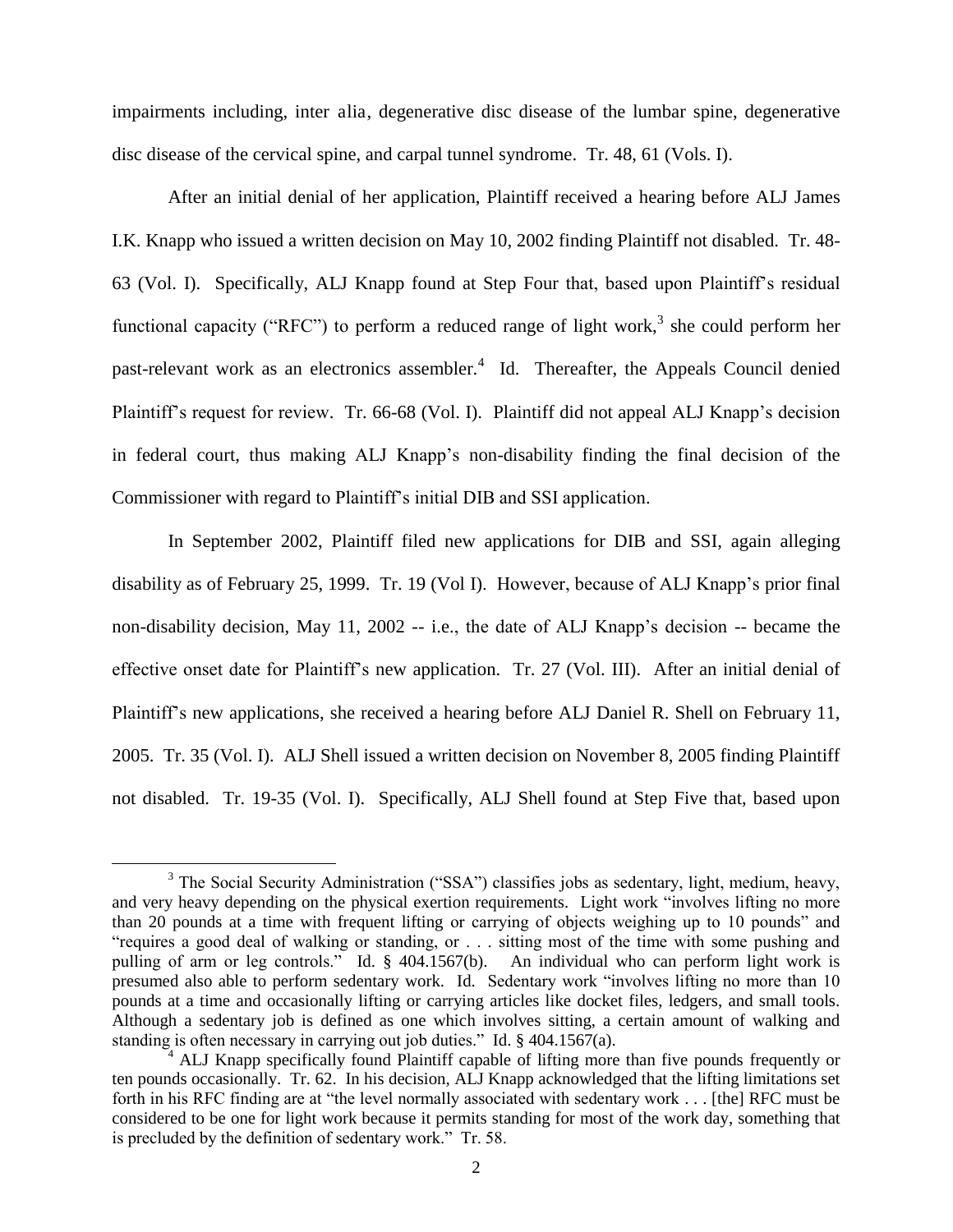Plaintiff's RFC to perform a reduced range of sedentary work, a significant number of jobs existed that Plaintiff could perform. Tr. 34 (Vol. I).

The Appeals Council denied Plaintiff's request for review of ALJ Shell's November 2005 decision. On appeal to this Court, Judge Rice reversed ALJ Shell's non-disability finding and remanded the case to the Commissioner for additional administrative proceedings. Dugan v. Astrue, No. 3:07-CV-159, 2008 WL 783382, at \*1 (S.D. Ohio Mar. 20, 2008); see also Dugan v. Astrue, No. 3:07-CV-159, 2008 WL 755274, at \*2 (S.D. Ohio Feb. 28, 2008).

On remand, Plaintiff received a second hearing before ALJ Shell on November 12, 2008. Tr. 1103-43 (Vol. II). ALJ Shell issued a second written decision on December 19, 2008, again finding Plaintiff not disabled. Tr. 814-35 (Vol. I). In this second decision, ALJ Shell found, contrary to his first decision, that Plaintiff was capable of performing light work and further found at Step Five that, based upon such an RFC, "there are jobs that exist in significant numbers in the national economy that [Plaintiff] can perform[.]" Id. The Appeals Council denied Plaintiff's request for review of ALJ Shell's second decision. Tr. 808-10 (Vol. I). On appeal to this Court, Judge Rose remanded the matter to the Commissioner for additional administrative proceedings. Dugan v. Astrue, No. 3:09-CV-199, 2010 WL 3365701, at \*1-2 (S.D. Ohio Aug. 23, 2010); see also Dugan v. Astrue, No. 3:09CV0199, 2010 WL 3365740, at \*1-16 (S.D. Ohio July 23, 2010).

During this second remand, Plaintiff received a hearing before ALJ Amelia G. Lombardo on June 14, 2011. Tr. 1280 (Vol. II). ALJ Lombardo issued a written decision on October 13, 2011 finding Plaintiff disabled as of July 1, 2009, but not disabled before that date. Tr. 113-38 (Vol. I). With regard to Plaintiff's non-disability status before July 1, 2009, ALJ Lombardo - like ALJ Shell in his second decision -- found at Step Five that Plaintiff was capable of a reduced range of light work and a significant number of jobs existed in the national economy that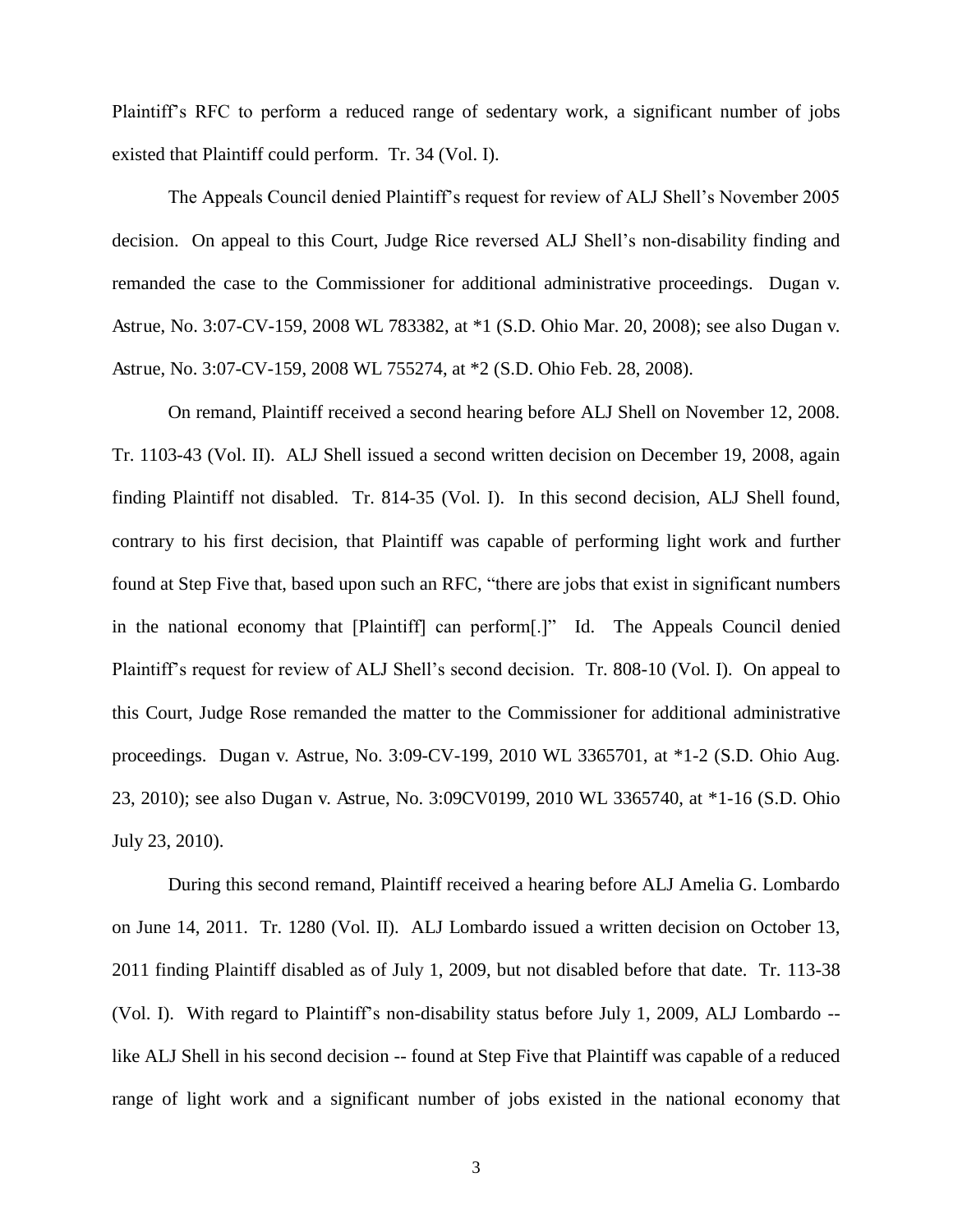Plaintiff could perform. Id. Thereafter, the Appeals Council assumed jurisdiction and remanded the case back to ALJ Lombardo on January 9, 2013. Tr. 1284-86 (Vol. II).

 On this third remand, Plaintiff received another hearing before ALJ Lombardo on January 2, 2014. Tr. 1935 (Vol. II). ALJ Lombardo issued her second written decision on April 25, 2014, finding Plaintiff not disabled. Tr. 27-58 (Vol. III). Specifically, ALJ Lombardo then found at Step Five that, based upon Plaintiff's RFC to perform light work, "there are jobs that exist in significant numbers in the national economy that [Plaintiff] can perform[.]" Id.

The Appeals Council found Plaintiff's exceptions to ALJ's Lombardo decision untimely, making ALJ Lombardo's non-disability finding the final administrative decision of the Commissioner. Tr. 1144 (Vol. II). *See Casey v. Sec'y of Health & Human Servs.*, 987 F.2d 1230, 1233 (6th Cir. 1993). The Appeals Council granted Plaintiff's request for an extension of time to file a civil action, which is now presently before the Court on her timely appeal. Id.; *Cook v. Comm'r of Soc. Sec.*, 480 F.3d 432, 435 (6th Cir. 2007). The Court now reviews just the final administrative decision by ALJ Lombardo (hereinafter "ALJ").<sup>5</sup>

### **B. Evidence of Record**

 $\overline{a}$ 

 The voluminous evidence of record is adequately summarized in ALJ Lombardo's extensive decision (Tr. 1169-1200), Plaintiff's Statement of Errors (doc. 11) and the Commissioner's memorandum in opposition (doc. 12). The undersigned incorporates all of the foregoing and sets forth the facts relevant to this appeal herein.

<sup>&</sup>lt;sup>5</sup> Although it has affirmed ALJ Lombardo's non-disability finding, see infra, the Court is troubled by the significant period of time that has elapsed in this case since Plaintiff first filed for these Social Security disability benefits in 2002, i.e., fifteen years. The determination of a claimant's disability status should be prompt and expeditiously resolved under the law. The undersigned is committed to resolving the disability appeals on the docket in a timely manner.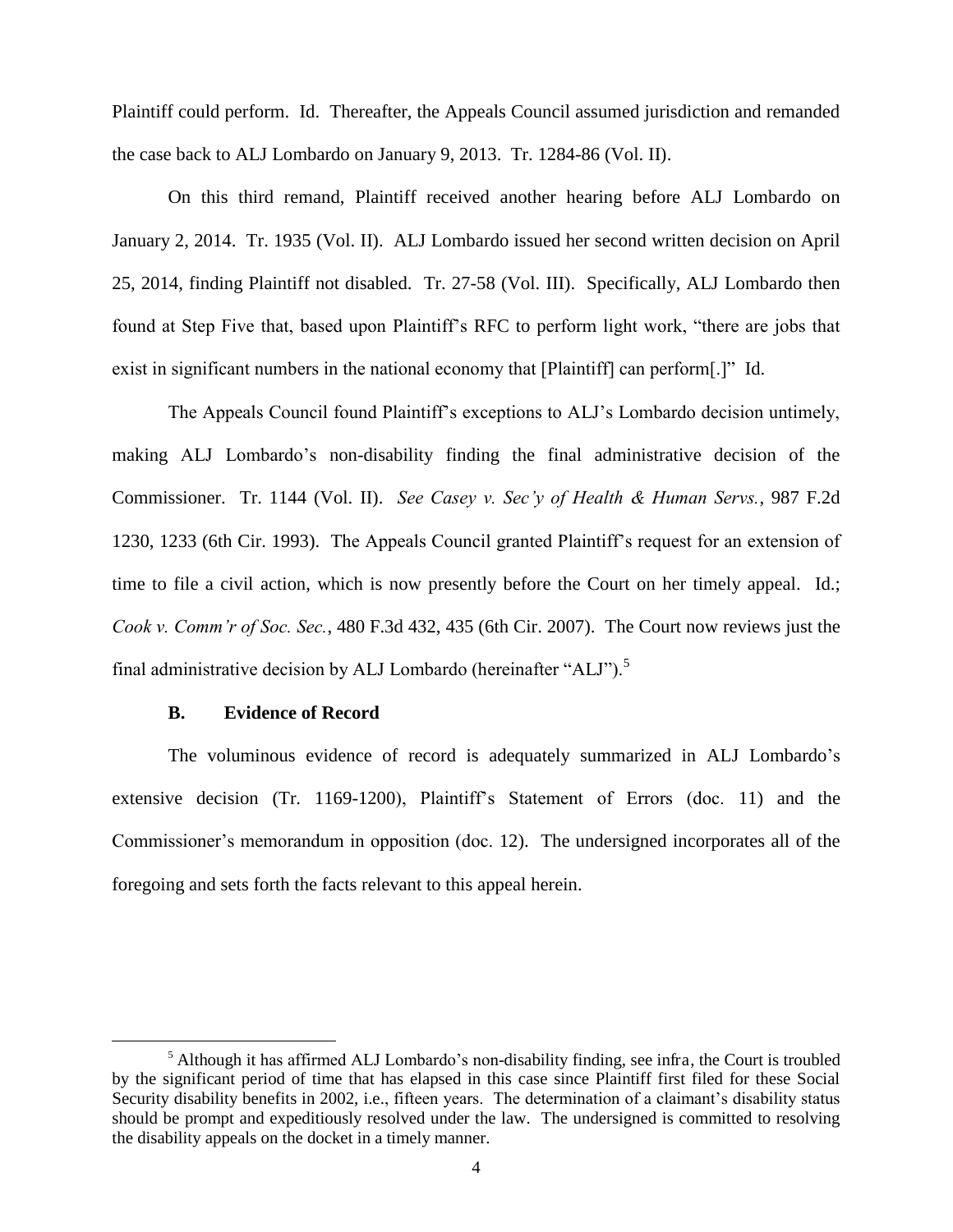#### **II.**

#### **A. Standard of Review**

The Court's inquiry on a Social Security appeal is to determine (1) whether the ALJ's non-disability finding is supported by substantial evidence, and (2) whether the ALJ employed the correct legal criteria. 42 U.S.C. § 405(g); Bowen v. *Comm'r of Soc. Sec.,* 478 F.3d 742,745- 46 (6th Cir. 2007). In performing this review, the Court must consider the record as a whole. Hephner v. Mathews, 574 F.2d 359, 362 (6th Cir. 1978).

Substantial evidence is "such relevant evidence as a reasonable mind might accept as adequate to support a conclusion." Richardson v. Perales, 402 U.S. 389, 401 (1971). When substantial evidence supports the ALJ's denial of benefits, that finding must be affirmed, even if substantial evidence also exists in the record upon which the ALJ could have found Plaintiff disabled. Buxton v. Halter, 246 F.3d 762, 772 (6th Cir. 2001). Thus, the ALJ has a "'zone of choice' within which he [or she] can act without the fear of court interference." Id. at 773.

 The second judicial inquiry -- reviewing the correctness of the ALJ's legal analysis - may result in reversal even if the ALJ's decision is supported by substantial evidence in the record. *Rabbers v. Comm'r of Soc. Sec.*, 582 F.3d 647, 651 (6th Cir. 2009). "[A] decision of the Commissioner will not be upheld where the [Social Security Administration] fails to follow its own regulations and where that error prejudices a claimant on the merits or deprives the claimant of a substantial right." Bowen, 478 F.3d at 746.

#### **B. "Disability" Defined**

 To be eligible for disability benefits, a claimant must be under a "disability" as defined by the Social Security Act. 42 U.S.C. § 423(d)(1)(A). Narrowed to its statutory meaning, a "disability" includes physical and/or mental impairments that are both "medically determinable"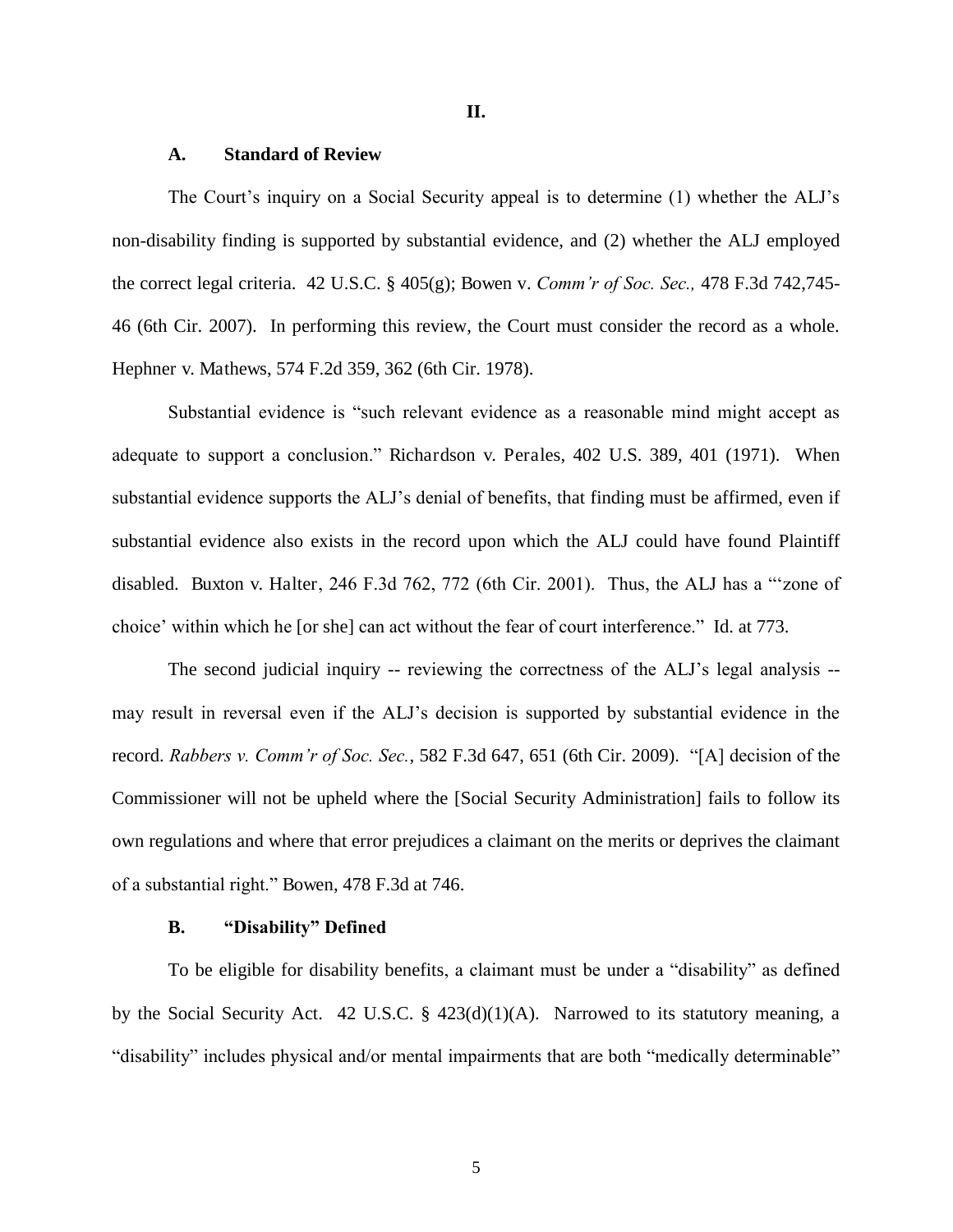and severe enough to prevent a claimant from (1) performing his or her past job and (2) engaging in "substantial gainful activity" that is available in the regional or national economies. Id.

 Administrative regulations require a five-step sequential evaluation for disability determinations. 20 C.F.R. § 404.1520(a)(4). Although a dispositive finding at any step ends the ALJ's review, see Colvin v. Barnhart, 475 F.3d 727, 730 (6th Cir. 2007), the complete sequential review poses five questions:

- 1. Has the claimant engaged in substantial gainful activity?
- 2. Does the claimant suffer from one or more severe impairments?
- 3. Do the claimant's severe impairments, alone or in combination, meet or equal the criteria of an impairment set forth in the Commissioner's Listing of Impairments (the "Listings"), 20 C.F.R. Subpart P, Appendix 1?
- 4. Considering the claimant's RFC, can he or she perform his or her past relevant work?
- 5. Assuming the claimant can no longer perform his or her past relevant work -- and also considering the claimant's age, education, past work experience, and RFC -- do significant numbers of other jobs exist in the national economy which the claimant can perform?

20 C.F.R. § 404.1520(a)(4); see also *Miller v. Comm'r of Soc. Sec.,* 181 F. Supp.2d 816, 818 (S.D. Ohio 2001). A claimant bears the ultimate burden of establishing disability under the Social Security Act's definition. *Key v. Comm'r of Soc. Sec.*, 109 F.3d 270, 274 (6th Cir. 1997).

#### **III.**

 In her Statement of Errors, Plaintiff argues that the ALJ erred by: (1) not finding her limited to sedentary work as required by application of administrative res judicata; (2) failing to address medical source opinions of record; and (3) incorrectly evaluating her manipulative ability.

Having carefully reviewed the administrative record and the parties' briefs, and also having carefully considered the ALJ's analysis leading to the non-disability finding here at issue,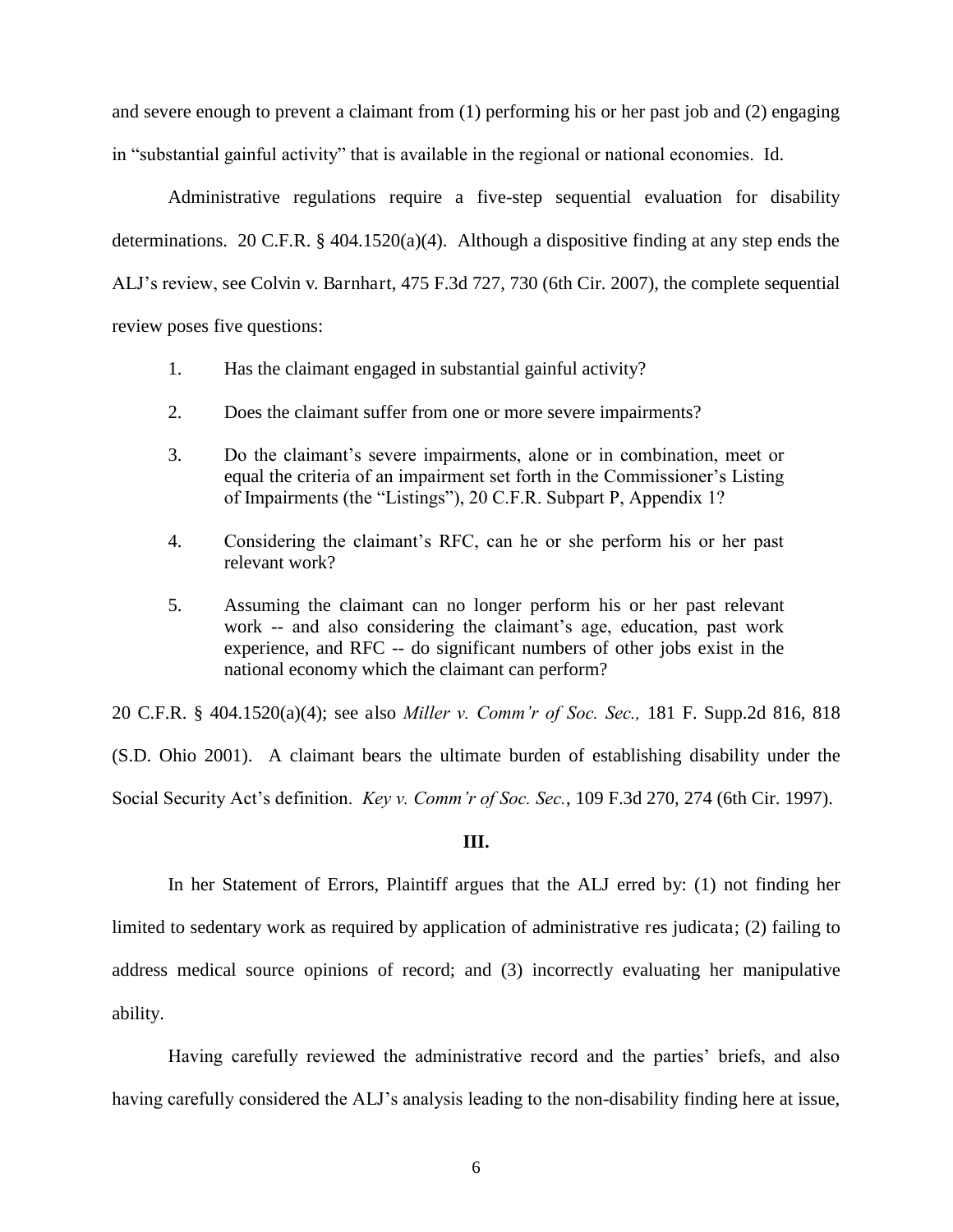the Court finds the ALJ carefully and reasonably developed and reviewed the record; appropriately considered the medical evidence at issue; properly weighed opinion evidence based upon reasons supported by substantial evidence; reasonably assessed Plaintiff's credibility; accurately determined Plaintiff's RFC; and appropriately concluded, at Step Four and Five, that Plaintiff can perform her past-relevant work as well as a significant number of jobs in the national economy.

# **A. Administrative Res Judicata**

 $\overline{a}$ 

 In Social Security disability cases, "the principles of res judicata can be applied against the Commissioner." *Drummond v. Comm'*r of Soc. Sec., 126 F.3d 837, 842 (6th Cir. 1997). Thus, "[w]hen the Commissioner has made a final decision concerning a claimant's entitlement to benefits, the Commissioner is bound by this determination absent changed circumstances." Id. In cases such as this, "[a]bsent evidence of an improvement in a claimant's condition, a subsequent ALJ is bound by the findings of a previous ALJ." Id. The Commissioner agrees that ALJ Lombardo was bound by ALJ Knapp's RFC finding in the absence of evidence that her condition had improved. Doc. 12 at PageID 77.

Specifically, Plaintiff argues that ALJ Lombardo's "decision [is] silent on the issue" regarding res judicata under Drummond. Doc. 11 at PageID 68. Thus, Plaintiff contends that ALJ Lombardo's RFC finding "and the failure to consider the decision before[,]" i.e., ALJ Knapp's decision, "is an error of law." Id. Contrary to Plaintiff's assertion, however, ALJ Lombardo set forth a detailed finding in this regard, concluding that "[t]he record documents medical improvement in [Plaintiff's] conditions and, accordingly,"<sup>6</sup> ALJ Knapp's RFC finding was "not applicable for any relevant period since May of 2002." Tr. 47 (Vol. III). Given that

<sup>6</sup> Notably, Plaintiff does not argue in her Statement of Errors that ALJ Lombardo's decision in this regard is unsupported by substantial evidence. Instead, Plaintiff's argument in the Statement of Errors is limited only to whether or not the ALJ actually considered the issue of administrative res judicata and made a finding of medical improvement. See doc. 11 at PageID 68-70.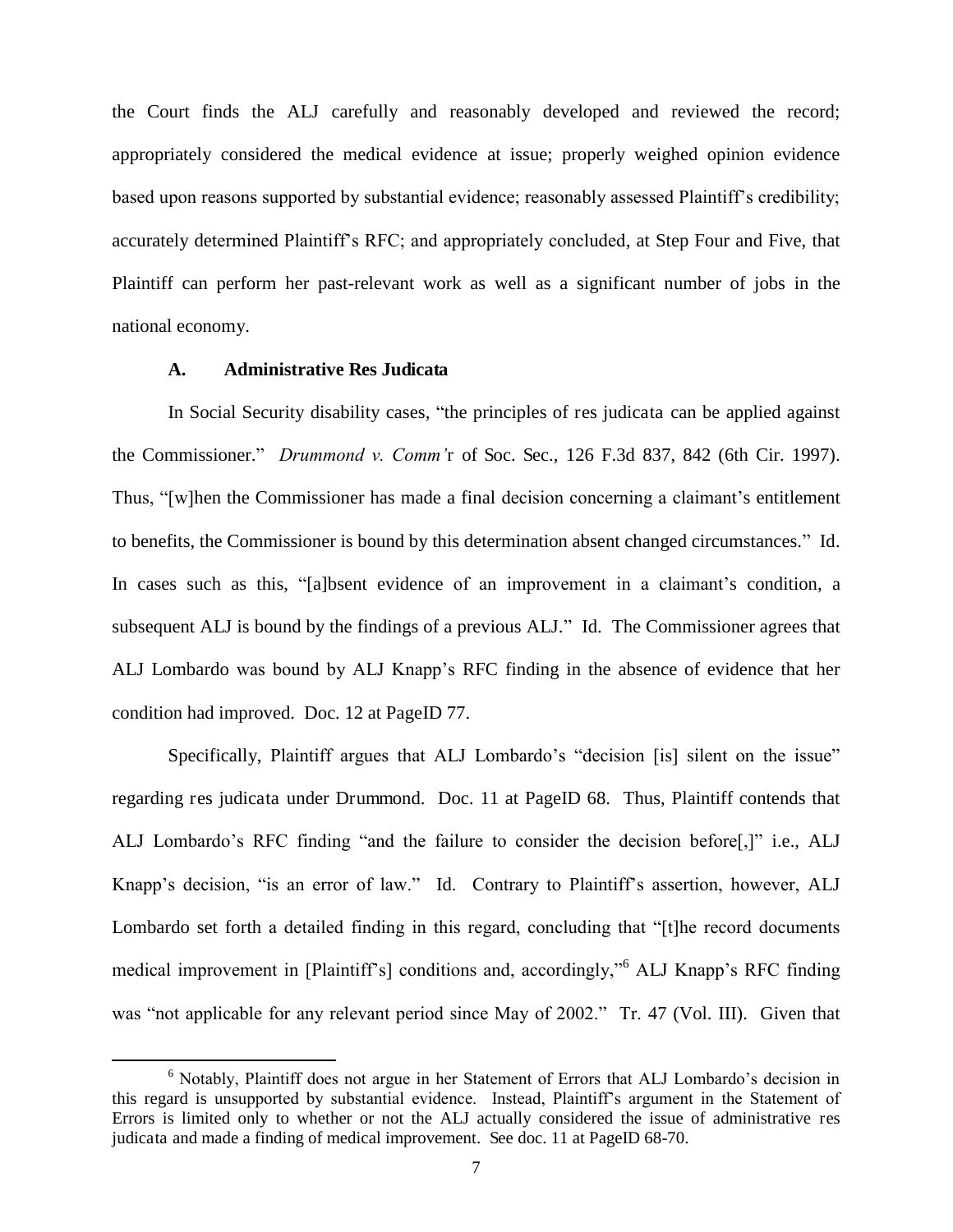ALJ Lombardo did appropriately consider administrative res judicata, the Court finds no merit to Plaintiff's argument in this regard. Accord Drummond, 126 F.3d at 841-42.

### **B. Treating Physicians**

In her second assignment of error, Plaintiff argues that the ALJ erred by failing to follow the regulatory requirements for weighing opinions from treating medical sources. Doc. 11 at PageID 70. Specifically, in this regard, Plaintiff argues that the ALJ's analysis of opinions from Drs. White, Adams, Schleicher, and Kleinhenz fails to reference any findings with regard to "specialization, treating relationship, consistency, or supportability[,]" i.e., make findings with regard to the second step of the two-step treating physician analysis. See id.; see also infra n. 7.

Until March 27, 2017, "the Commissioner's regulations [that apply to this appeal] establish[ed] a hierarchy of acceptable medical source opinions[.]" *Snell v. Comm'r of Soc. Sec.*, No. 3:12-cv-119, 2013 WL 372032, at \*9 (S.D. Ohio Jan. 30, 2013). In descending order, these medical source opinions are: (1) treaters; (2) examiners; and (3) record reviewers. Id. Under the regulations in effect prior to March 27, 2017, the opinions of treaters are entitled to the greatest deference because they "are likely to be . . . most able to provide a detailed, longitudinal picture of [a claimant's] medical impairment(s) and may bring a unique perspective to the medical evidence that cannot be obtained from the objective medical findings alone or from reports of individual examinations[.]" 20 C.F.R. § 404.1527(c)(2).

A treater's opinion must be given "controlling weight" if "well-supported by medically acceptable clinical and laboratory diagnostic techniques and . . . not inconsistent with the other substantial evidence in [the] case record." *LaRiccia v. Comm'r of Soc*. Sec., 549 F. App'x 377, 384 (6th Cir. 2013). Even if a treater's opinion is not entitled to controlling weight, "the ALJ must still determine how much weight is appropriate by considering a number of factors, including the length of the treatment relationship and the frequency of examination, the nature